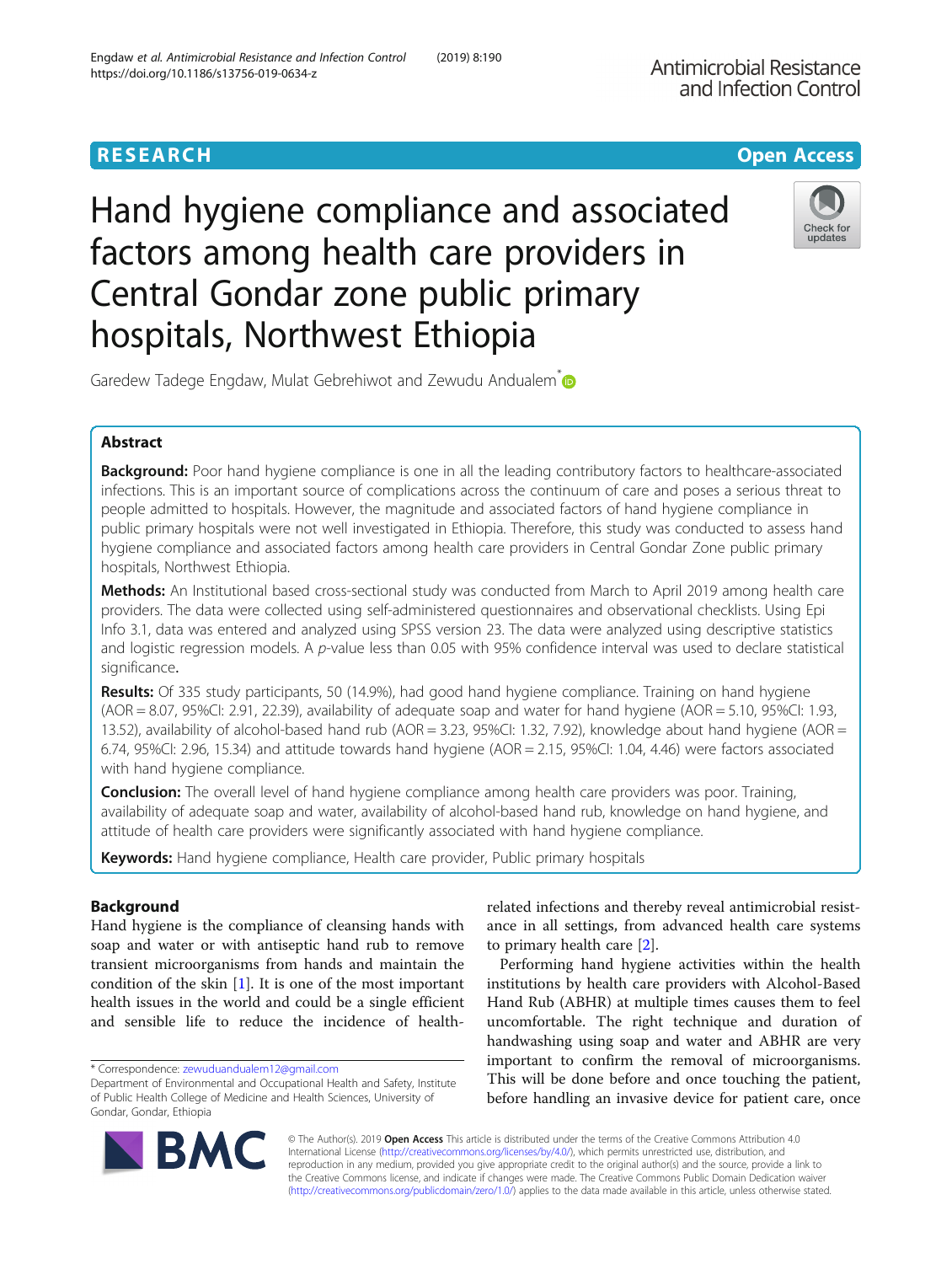contact with body fluids or excretions, mucous membranes, non-intact skin, or wound dressings, moving from a contaminated body web (site) to a different body site throughout care of the identical patient [\[3](#page-6-0), [4](#page-6-0)].

Healthcare-associated infections (HCAIs) have an excellent impact on morbidity, length of hospital stays, and treatment prices [\[5\]](#page-6-0). Health care providers' hands are the main usual mode of the vehicle for the transmission of HCAIs. About 50% of HCAIs happens due to the hand of health care providers [\[6\]](#page-6-0).

During patient care, unless there are recommended hand hygiene compliance of health care suppliers uninterrupted, hands are contaminated with a microorganism [\[7](#page-6-0)]. Annually regarding many numerous patients have suffered from HCAIs worldwide [[8\]](#page-6-0). Improper hand hygiene by HCPs is answerable for regarding 40% of health facility infections [[9\]](#page-6-0). This infection is answerable for nearly 50% of the deaths that occur on the far side a pair of weeks of age [\[3](#page-6-0)].

Therefore, the aim of this study was to assess hand hygiene compliance and associated factors among health care providers in Central Gondar Zone public primary hospitals, Northwest Ethiopia, 2019.

# Methods and materials

# Study design, period, and study area

The institutional-based cross-sectional study was conducted to assess hand hygiene compliance and associated factors among health care providers in central Gondar zone public primary Hospitals, northwest Ethiopia, from March to April, 2019.

The study was conducted in the region of northwest Amhara in five primary hospitals named, Kolladiba, Aykel, Wogera, Delgi, and Guhala. These hospitals have clinical and administrative staff. The number of health care providers differ from hospital to hospital. Kolladiba (70), Aykel (80), Wogera (66), Delgi (54) and Guhala (71) public primary hospitals.

# Eligibility criteria

# Inclusion criteria

All health care providers who had worked at least 6 months in the central Gondar zone public primary hospitals who were included in this study.

# Exclusion criteria

Health care providers who were not present during the data collection time due to different reasons were excluded.

# Sample size determination

The required sample was calculated using single population proportion formula with the assumption of the proportion P-value is 50% (there is no previous study), and

marginal error 5%, and a standard Z score of 1.96 corresponding to 95% confidence interval, by adding 5% nonresponse rate the final sample size was 403. But in the study setting, the total number of healthcare providers was 341. Due to a small number and affordable to do research on all health care providers, we have included all HCP from five public primary hospitals.

# Data collection tools

Data were collected by a self-administered questionnaire and observation checklist adapted from different literature [[6,](#page-6-0) [10](#page-6-0), [11\]](#page-6-0). The questionnaire had questions related to socio-demographic, knowledge, attitude, and practice. This questionnaire had both open and close-ended questions. The English version of the questionnaire was translated into the local language (Amharic) and it was translated back into English by the third person to check its consistency. Two days training was given on the data collection tools, questioning techniques, and ethical issues, interview techniques, ways of obtaining the verbal consent and how to interact with respondents as precautions for data collectors and supervisors. The data collectors were Nurses and Environmental health professionals under the supervision of two field supervisors.

#### Operational definitions

#### Good hand hygiene compliance

Health care providers who practiced all of the hand hygiene moments from the observational checklist [[12](#page-6-0)].

## Poor hand hygiene compliance

Health care providers who do not practice at least one of the hand hygiene moments from the observational checklist [\[12](#page-6-0)].

# Data processing and analysis

For completeness and consistency, the collected data were rechecked. Data were entered in Epi-Info version 3.1 software and exported to SPSS version 23 for further analysis. Descriptive statistics was employed for the socio-demographic characteristics of the respondents. Bivariable and multivariable logistic regressions were carried out to identify significantly associated variables with hand hygiene compliance by backward logistic regression variable selection method. Crude Odds Ratio, and Adjusted Odds Ratio (AOR) with 95%CI were computed to determine the associated factor of hand hygiene compliance and P- value less 0.05 was considered as declared statistically significant. Hosmer and Lemeshow goodness of fit ( $P > 0.05$ ) were used to test the fitness of the model during analysis.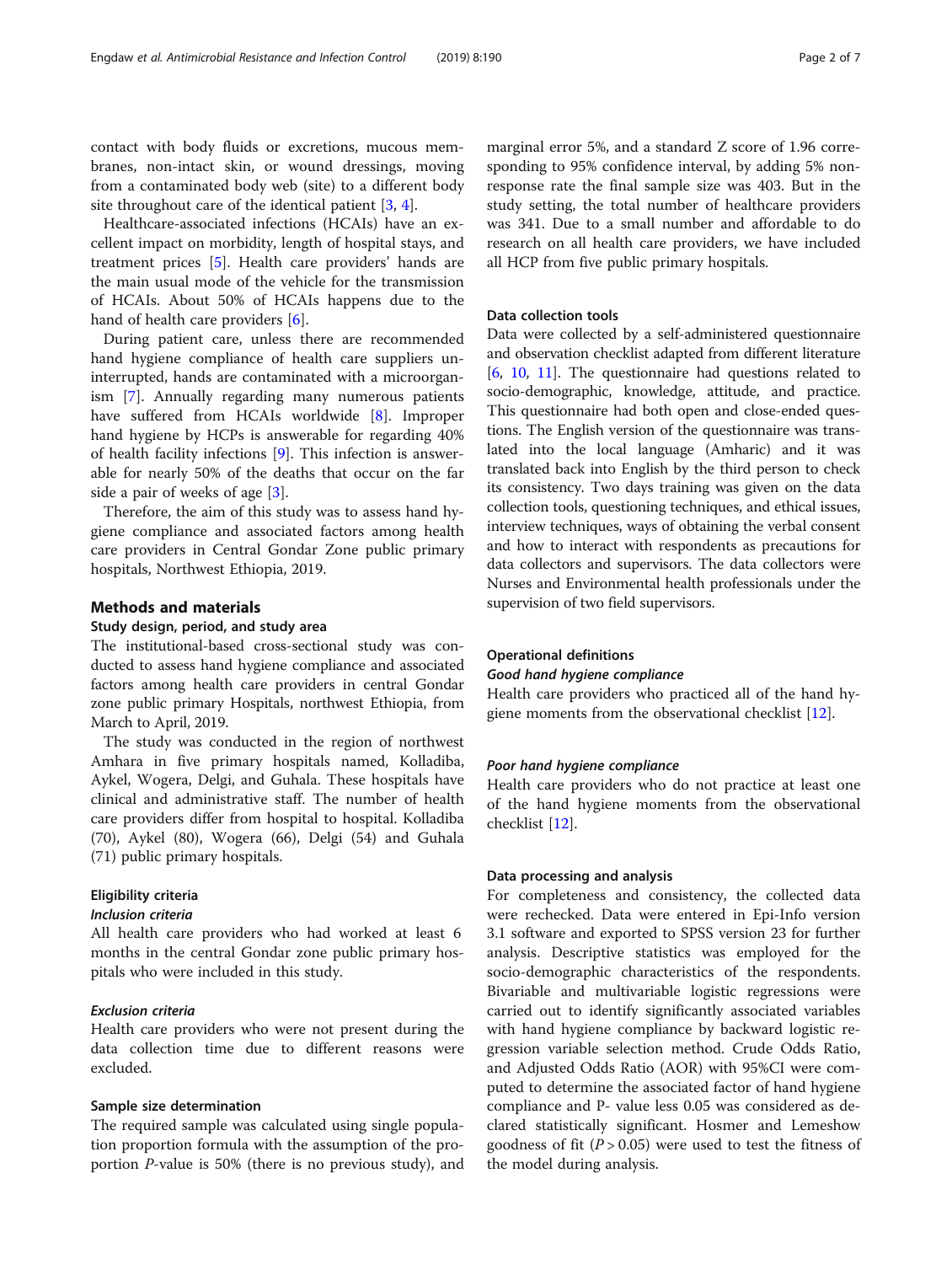# Results

### Socio-demographic characteristics of respondents

A total of 341 respondents were aimed for this study. Of these, 335 respondents were recorded with a response rate of 98.2%. The mean age of the respondents was  $28 \pm 5.6$  ( $\pm$  SD) years. Most of the 299 (89.3%) study respondents were Orthodox Christians in religion. Professional respondents were 120 (35.8%) Nurses (Table 1).

# Reasons for not practicing hand hygiene

Half of the study participants argue that the inaccessibility of sink and ABHR is a reason for not practicing good hand hygiene (Fig. [1](#page-3-0)).

Table 1 Socio-demographic characteristics of the health care providers Central Gondar Zone public primary hospitals, Northwest Ethiopia, 2019 ( $n = 335$ )

| Variable           |                                   | Frequency | Percent (%) |
|--------------------|-----------------------------------|-----------|-------------|
| Age                | $18 - 24$                         | 55        | 16.4        |
|                    | $25 - 34$                         | 243       | 72.5        |
|                    | > 35                              | 37        | 11.1        |
| Sex                | Male                              | 238       | 71          |
|                    | Female                            | 97        |             |
| Religion           | Orthodox                          | 299       | 89.3        |
|                    | Muslim <sup>a</sup>               | 36        | 10.7        |
| Profession         | Physician                         | 41        | 12.2        |
|                    | Nurse                             | 120       | 35.8        |
|                    | Laboratory                        | 34        | 10.1        |
|                    | Midwives                          | 74        | 22.1        |
|                    | Othersb                           | 66        | 19.7        |
| Level of education | Diploma                           | 87        | 26          |
|                    | Bachelor                          | 200       | 59.7        |
|                    | 2nd degree and above <sup>c</sup> | 48        | 14.3        |
| Marital status     | Married                           | 159       | 47.5        |
|                    | Single <sup>d</sup>               | 176       | 52.5        |
| Working experience | $0 - 5$                           | 201       | 60          |
|                    | $6 - 10$                          | 63        | 18.8        |
|                    | $11 - 15$                         | 36        | 10.7        |
|                    | $\geq 16$                         | 35        | 10.5        |
| Unit of work       | OPD                               | 74        | 22.1        |
|                    | Emergency                         | 36        | 10.7        |
|                    | Inpatient                         | 53        | 15.8        |
|                    | Laboratory                        | 34        | 10.1        |
|                    | OR                                | 41        | 12.2        |
|                    | <b>GYN Obs</b>                    | 63        | 18.8        |
|                    | Others <sup>e</sup>               | 34        | 10.1        |

<sup>a</sup>Protestant, Others

<sup>b</sup>HO, Radiography, Anaesthesia, Optometry, pharmacy

c Masters and GP

<sup>d</sup>Divorced, Widowed,

<sup>e</sup>Triage

### Hand hygiene compliance of health care providers

In this study, the prevalence of hand hygiene compliance from observation was 14.9%, (95% CI: 11.3, 18.5). Above half 181 (54%) of the respondents were knowledgeable about hand hygiene compliance. Of the respondents, 140 (41.8%) health care providers are trained about hand hygiene compliance and 177 (52.8%) assured the presence of alcohol-based hand rub in their working area (Table [2\)](#page-3-0).

# Factors associated with hand hygiene compliance

In bivariable logistic regression; knowledge of six steps of hand hygiene, knowledge on five moments of hand hygiene, having training for hand hygiene, presence of promotion for hand hygiene in the hospital, having adequate soap and water for hand hygiene, presence of adequate individual/wall matted alcohol-based hand rub for hand hygiene, presence of posters for hand hygiene, presence of protocol for hand hygiene, knowledge on hand hygiene compliance and attitude were found to be significantly associated variables with the hand hygiene compliance of health care providers.

After fitting these variables in multivariable logistic regressions; having trained for hand hygiene, have adequate soap & water for hand hygiene, presence of an adequate individual or wall matted alcohol-based hand rub, knowledge on hand hygiene compliance, and the attitude were significantly associated with the hand hygiene compliance. Study participants who have taken training about hand hygiene were 8.07 times more likely to have good hand hygiene compliance than those who have not taken training (AOR = 8.07, 95% CI: 2.91, 22.39). Study participants who have adequate soap and water for handwashing were 5.10 times more likely to have good hand hygiene compliance as compared to study participants who have not adequate soap and water for handwashing (AOR = 5.10, 95%CI: 1.93, 13.52). The odds of having good hand hygiene compliance were 3.23 times more likely who have alcohol-based hand rub individually/wall matted than those who did not have alcohol-based hand rub individually/wall matted. (AOR = 3.23, 95%CI: 1.32, 7.92). Those who were knowledgeable of hand hygiene were 6.74 times more likely to have good handwashing compliance than those who were not knowledgeable for hand hygiene (AOR = 6.74, 95%CI: 2.96, 15.34). Furthermore, Study participants who had a positive attitude towards hand hygiene were 2.15 times more likely to have good hand hygiene compliance as compared to who have a negative attitude for hand hygiene  $(AOR = 2.15, 95\%)$ CI: 1.04, 4.46) (Table [3](#page-4-0)).

# **Discussion**

Poor hand hygiene compliance of health care providers and its healthcare-associated infections have a greater impact on the patients in health care settings [[13\]](#page-6-0).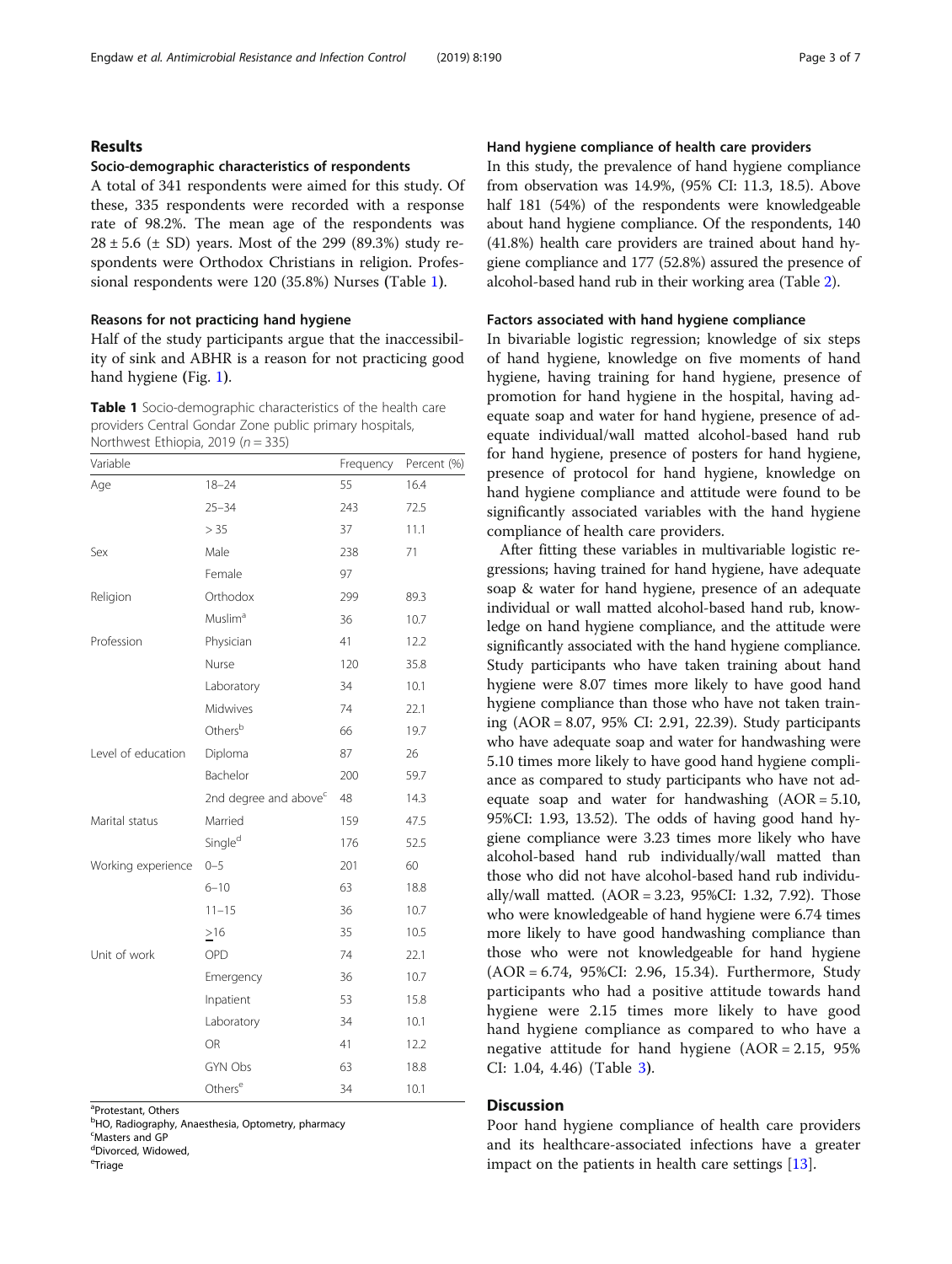<span id="page-3-0"></span>

The present study demonstrated that overall good hand hygiene compliance was 14.9%. The finding the study was in line with other study conducted in University of Gondar teaching hospital, Ethiopia 16.5% [[11](#page-6-0)] and lower than a studies conducted in Mali 21.8% [\[14](#page-6-0)],

Kuwait 33.4% [[15](#page-6-0)], India 43.4% [\[16](#page-6-0)] and black lion hospital, Ethiopia 79% [\[10](#page-6-0)]. But, this finding was higher as compared with a study carried out in Wachemo University teaching Hospital, Ethiopia 9.2% [[17\]](#page-6-0). The variation might be due to study setting, sample size, a lack of

Table 2 Variables related to hand hygiene compliance of health care providers in Central Gondar Zone public primary hospitals, Northwest Ethiopia, 2019 ( $n = 335$ )

| Variables                                            |           | Frequency | Percent (%) |
|------------------------------------------------------|-----------|-----------|-------------|
| Knowledge                                            | Good      | 181       | 54          |
|                                                      | Poor      | 154       | 46          |
| Frequently keep hand hygiene                         | Yes       | 301       | 89.9        |
|                                                      | No        | 34        | 10.1        |
| Taking training                                      | Yes       | 140       | 41.8        |
|                                                      | No        | 195       | 58.2        |
| Hospital promotes the importance of HH to the staffs | Yes       | 161       | 48.1        |
|                                                      | No        | 174       | 51.9        |
| The presence of soap and water                       | Yes       | 290       | 86.6        |
|                                                      | No        | 45        | 13.4        |
| The presence of hand washing sink                    | Yes       | 162       | 48.4        |
|                                                      | No        | 173       | 51.6        |
| The presence of wall mount/ individual ABHR          | Yes       | 177       | 52.8        |
|                                                      | <b>No</b> | 158       | 47.2        |
| The presence of gloves                               | Yes       | 266       | 79.4        |
|                                                      | No        | 69        | 20.6        |
| The presence of posters                              | Yes       | 137       | 40.9        |
|                                                      | No        | 198       | 59.1        |
| The presence of a protocol level                     | Yes       | 106       | 31.6        |
|                                                      | No        | 229       | 68.4        |
| Attitude                                             | Positive  | 183       | 54,6        |
|                                                      | Negative  | 152       | 45.4        |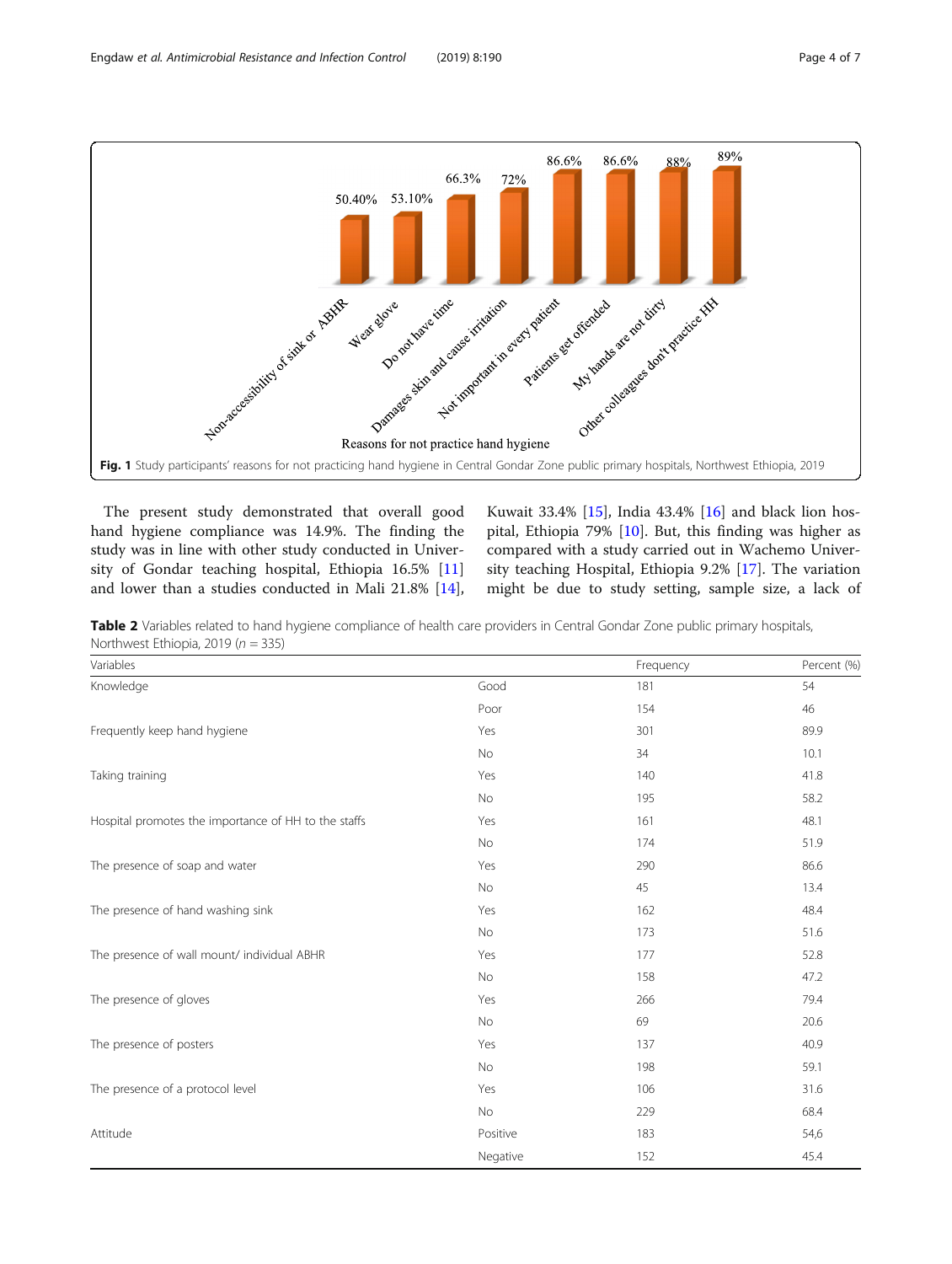| Variables                                   | Hand hygiene compliance |      |      | COR (95% CI)       | AOR (95% CI)                    |
|---------------------------------------------|-------------------------|------|------|--------------------|---------------------------------|
|                                             |                         | Good | Poor |                    |                                 |
| Knowing six steps of hand hygiene           | Yes                     | 43   | 202  | 2.52 (1.09, 5.84)  | 1.36 (.47, 3.91)                |
|                                             | No.                     | 7    | 83   |                    |                                 |
| Knowing five movements of hand hygiene      | Yes                     | 45   | 229  | 5.87 (1.38, 24.88) | $3.5$ (.16, 5.65)               |
|                                             | No.                     | 5    | 56   |                    |                                 |
| Trained for hand hygiene                    | Yes                     | 45   | 165  | 6.55 (2.52, 16.98) | 8.07 (2.91, 22.39) <sup>a</sup> |
|                                             | <b>No</b>               | 5    | 120  |                    |                                 |
| Promotion for HH in Hospital                | Yes                     | 32   | 129  | 2.15 (1.15, 4.01)  | $1.57$ (.74, 3.33)              |
|                                             | No                      | 18   | 156  |                    |                                 |
| Have adequate soap & water for hand hygiene | Yes                     | 44   | 190  | 3.67 (1.51, 8.91)  | 5.10 $(1.93, 13.52)^a$          |
|                                             | <b>No</b>               | 6    | 95   |                    |                                 |

Presence of alcohol hand rub for individual Yes 43 156 5.07 (2.21, 11.68) 3.23 (1.32, 7.92)<sup>a</sup>

Presence of posters for hand hygiene Yes 28 109 2.06 (1.12, 3.77) .99 (36, 2.67)

Presence of protocol level for hand hygiene Yes 26 80 2.78 (1.51, 5.12) 1.31 (.60, 2.85)

Knowledge about hand hygiene The Good 41 140 4.71 (2.21, 10.07) 6.74 (2.96, 15.34)<sup>a</sup>

Attitude towards hand hygiene **1.94** 1.94 (1.03, 3.67) 2.15 (1.04, 4.46)<sup>a</sup> 1.94 (1.03, 3.67) 2.15 (1.04, 4.46)<sup>a</sup>

No 7 129 1 1 1

No 22 176 1 1

No 24 205 1 20 1

Poor 9 145 1 1

Negative 16 136 1

<span id="page-4-0"></span>Table 3 Bivariable and multivariable logistic regression analysis of factors associated with hand hygiene compliance among health  $c$ are providers in Central Gondar Zone public primary hospitals, Northwest Ethiopia, 2019 (n = 335)

 $a^a$ Statistically significant at  $a = 0.05$ , 1 = Reference group

awareness on healthcare-associated infections among health care providers, passive Infection Prevention and Control Committees (IPCCs) holding nonsystematic hand hygiene training and audits, inaccessibility of hand hygiene resources and it might be due availability of hand hygiene products and facilities. Alcoholic disinfectants were only used for disinfection of patients' skin prior to aseptic procedures [\[18](#page-6-0)].

Knowledge of hand hygiene was associated with hand hygiene compliance. As a result, those who have good knowledge of HH had 6.74 times more compliance than those who have poor knowledge. This was in line with other similar study done in Kuwait which showed that knowledge of HCPs was significantly associated with good HH compliance [[15](#page-6-0)]. The possible explanation might be due to knowledge on hand hygiene compliance will help to comply with hand hygiene with recommended way, knowledge will help to identify the advantage and disadvantages of hand hygiene compliance and identify the way of HCAIs transmission and how it is prevented.

Trained health care providers for hand hygiene were 8.07 times more likely to have good hand hygiene compliance than those who were not trained health care providers. Other studies were done in India [\[19](#page-6-0)], United

Kingdom [\[20](#page-6-0)] and China [\[21\]](#page-6-0) also showed that training had a positive relationship with HH compliance in all medical staff. This may be due to the fact that training built the knowledge of health care providers which had a significant association in HH compliance and those HCPs who had got training is expected to be a role model for others in terms of practicing good HH, Knowledge of HCPs will help to identify risk and benefits practice on the way of HCAIs transmission and how to prevent. A single lecture on basic hand hygiene protocols had a significant and sustained effect in enhancing hand hygiene compliance in a Swedish hospital [\[22](#page-6-0)]. A study conducted in University hospital in central Ethiopia showed compliance with hand hygiene at baseline and at follow up after training have a significant relationship with compliance [\[18](#page-6-0)].

The attitude was found to be significantly associated with HH compliance. As a result, those who had a positive attitude on hand hygiene had 2 times more compliance than a negative attitude. This was in line with other similar study done in Jordan which showed that the attitude of health care providers was significantly associated with good hand hygiene compliance [[23\]](#page-6-0). Different reasons can be suggested for this, including the light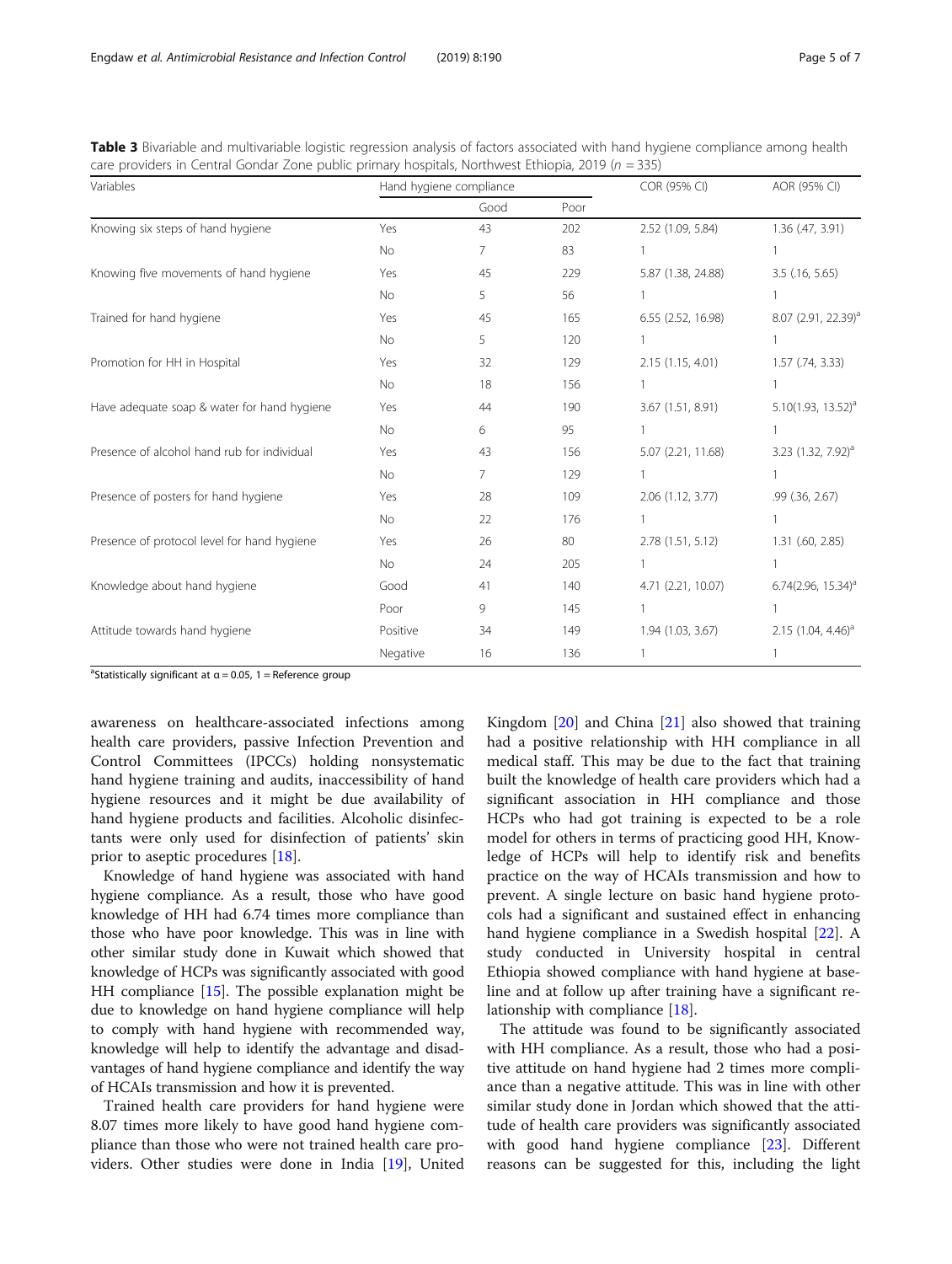workload they might have, the presence of Water Sanitation and Hygiene (WASH) committee, the presence of positive peer pressure, good professional attitude towards hand hygiene compliance, social factors, direct instruction from the respected body, personal experience, media and educational and religious institutions.

The odds of having good hand hygiene compliance were 3.23 times more likely who have alcohol-based hand rub individually/wall matted than those who did not get alcohol-based hand rub individually/wall matted. This is in line with other studies done in Taiwan [[24](#page-6-0)] and Brazil [[25\]](#page-6-0). The availability of alcohol-based hand rub resulted in significant improvement in hand hygiene compliance of health care providers. This might be due to the presence of alcohol-based hand rub the best way of improving hand hygiene compliance, the presence of alcohol-based hand rub at point of care was a reminder to health care providers to do hand hygiene and it might be easy for implementing hand hygiene. Inaccessibility of resources in their nearby ward might be one of the reasons for not practicing hand hygiene.

The other possible reasons are product selection on the antimicrobial profile, user acceptance, and cost. Additional activity against fungi (including molds), mycobacteria, and bacterial spores may be relevant in high-risk wards or during outbreaks [\[2](#page-6-0)] and they are often available as a gel, or on wipes. a study supports the fact that interactive educational programs combined with free availability of hand disinfectants significantly increased hand hygiene compliance [\[22\]](#page-6-0). Therefore, it is an excellent alternative to hand hygiene when antimicrobial efficacy, time for the procedure, and limited access to sinks are of concern [\[26](#page-6-0)].

The use of WHO advocated alcohol-based hand rubs is a practical solution to overcome these constraints because these can be distributed individually to staff for pocket carriage and placed at the point of care. The major advantage is that its use is well applicable to situations typical of developing countries, such as two patients sharing the same bed, or patient's relatives being requested to help in care provision [[14](#page-6-0)].

Health care providers who got adequate soap and water for handwashing were 5.10 times more likely to had good hand hygiene compliance as compared to health professionals who had not got adequate soap and water for handwashing. This is in line with the study done in Black Lion hospital, Ethiopia [\[10](#page-6-0)] but, there was no significant relation with adequate soap and water and hand hygiene compliance from a study conducted in Gondar university teaching hospital, Ethiopia [[11\]](#page-6-0). This may be due to the difference in hospitals setting, availability, and accessibility of resources, user acceptance, and cost.

Like in other developing countries, the priority given to prevention and control of healthcare-associated infection is minimal. This is primarily due to lack of infrastructure, trained manpower, surveillance systems, poor sanitation, overcrowding and understaffing of hospitals, the unfavorable social background of population, lack of legislation mandating accreditation of hospitals and a general attitude of non-compliance amongst health care providers towards even basic procedures of infection control [[8\]](#page-6-0).

Improvement strategies of poor hand hygiene compliance among health care providers by ensuring that the necessary infrastructure and products are in place to allow hand hygiene performance at the point of care. This includes access to a safe, continuous water supply and the availability of soap and disposable towels, availability of effective and well-tolerated alcohol-based hand rub products at the point of care [\[2](#page-6-0), [3](#page-6-0), [27](#page-6-0), [28\]](#page-6-0).

Provision of regular training to all healthcare workers is essential to heighten awareness of microbial transmission by hands, emphasize the importance of hand hygiene and its indications, and to demonstrate the correct procedures for hand rubbing and hand washing. It may be achieved using regular presentations, e-learning modules, posters, focus groups, reflective discussion, videos, self-learning modules, practical demonstrations, feedback from assessment, or combinations of these and other methods and hand hygiene compliance health care providers may improve through placing reminders and prompts (posters, stickers, voice prompts, leaflets, gadgets, etc.) related to the importance of hand hygiene and the appropriate indications and procedures for its performance [\[29](#page-6-0)–[36](#page-6-0)].

As far as a self-reported self-administered questionnaire the study may prone to social desirability bias. Since the study was done in public primary hospitals it may lack generalizability for private primary hospital.

## Conclusions

Hand hygiene compliance among health care providers in Central Gondar Zone public primary hospital was poor as compared to the WHO threshold. Training, attitude, the presence of alcohol-based hand rub in the working area, the presence of adequate soap and water in the working area were significantly associated with hand hygiene compliance. Implementing five movements of hand hygiene are the best method for preventing healthcare-associated infections. Therefore, the health care provider should be followed this principle to fight healthcare-associated infections.

#### Abbreviations

AOR: Adjusted odds ratio; COR: Crude odds ratio; HCAI: Healthcare-associated Infections; HCP: Health care providers; HH: Hand hygiene; WHO: World Health Organization

#### Acknowledgments

We are highly indebted to the College of Medicine and Health Sciences, University of Gondar, for supporting this research project. We would like to extend our thanks to Amhara regional state, all hospital administration for permission to conduct the study. We would also like to extend our appreciation to the study participants, supervisors and data collectors.